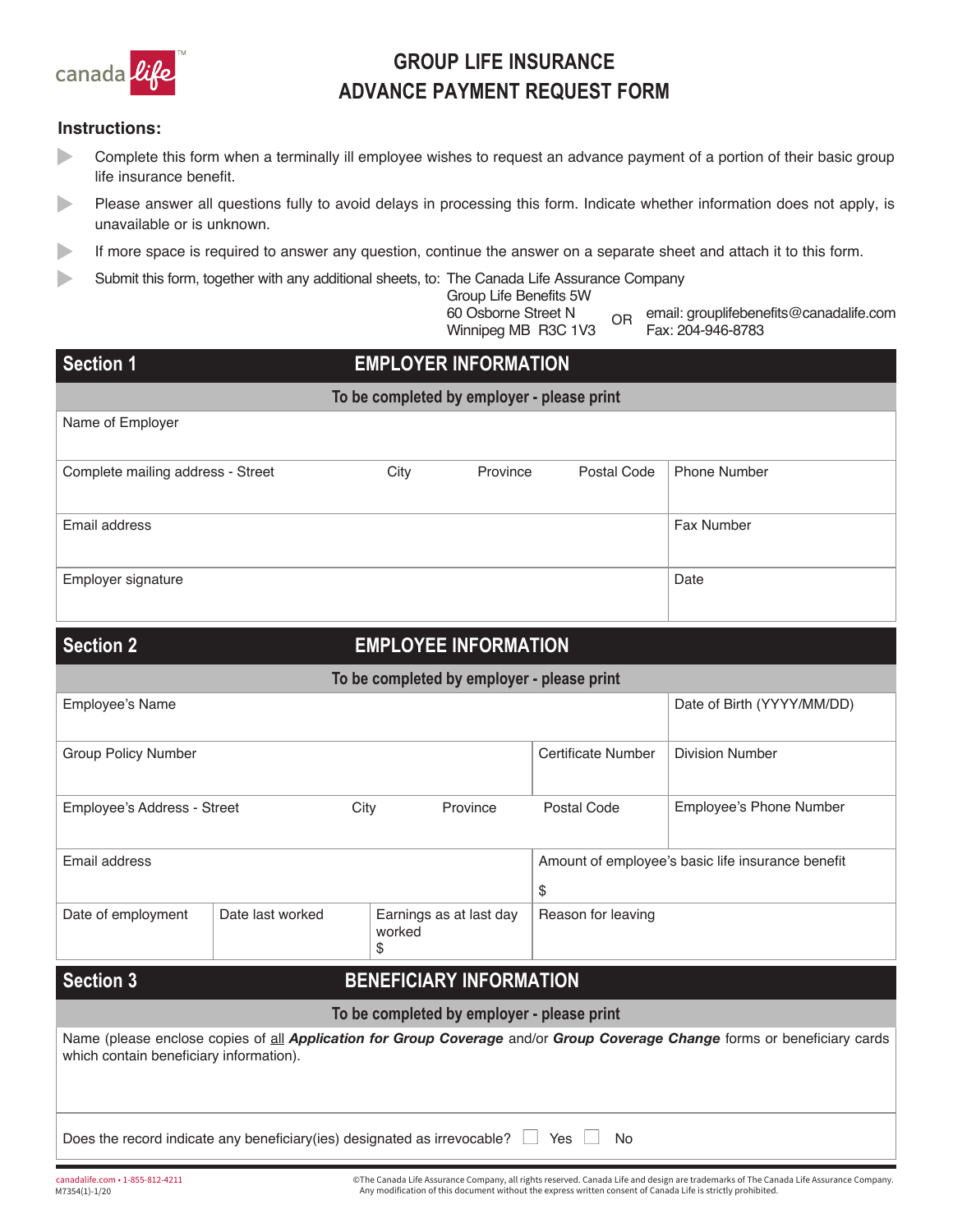### **EMPLOYEE'S REQUEST AND RELEASE**

#### To be completed by employee - please print

**NOTE:** An employee is eligible to request an advance payment of up to 50% of the employee's total basic group life insurance benefit or \$50,000, whichever is less.

To be eligible for an advance payment, you must be suffering from a terminal illness and have a life expectancy of 24 months or less.

| I certify that I am employed by        |                          |  |  | and have basic life insurance coverage under |  |
|----------------------------------------|--------------------------|--|--|----------------------------------------------|--|
| Group Policy No.                       | (the "Policy") issued to |  |  | (the "Policyholder") by                      |  |
| The Canada Life Assurance Company; and |                          |  |  |                                              |  |

WHEREAS I am presently disabled and have been diagnosed as terminally ill; and

WHEREAS pursuant to the terms of the Policy, a basic life insurance benefit of \$ is payable on my death; and

WHEREAS I hereby request that an immediate advance payment of my basic life insurance benefit be made to me in the amount of the lesser of 50% of my basic life insurance benefit and \$50,000, which would otherwise be payable to my beneficiary(ies) or, in the absence of any beneficiary(ies), to my estate (the "Advance Payment"); and

WHEREAS I understand that the Advance Payment is not owing under the Policy and would be advanced by Canada Life on the basis of compassionate grounds; and

WHEREAS I have agreed that interest at a rate equal to Canada Life's standard 1 year rate +2 percent per annum would be payable and would accrue with respect to the Advance Payment, from the date of the said Advance Payment to the date of my death, and that such interest would be simple interest and not compounded; and

WHEREAS I understand and agree that, if an Advance Payment is made, Canada Life shall, at my death and subject to the condition that my basic group life insurance coverage under the Policy is in effect at the date of my death, pay to my beneficiary(ies), or in the absence of any beneficiary(ies), to my estate, an amount equal to the basic life insurance benefit payable under the Policy at my death less the Advance Payment and accrued interest; and

WHEREAS I understand and agree that should my basic life insurance coverage under the Policy terminate prior to the date of my death and after receiving the Advance Payment, Canada Life may require me to pay back the Advance Payment together with interest accrued to the date of repayment.

WHEREAS I understand and agree that I will be solely responsible for any income tax liability which may occur as a result of the Advance Payment; and

NOW THEREFORE in consideration of Canada Life providing me with the Advance Payment, and for other good and valuable consideration, the receipt and sufficiency of which is hereby acknowledge, I, and the state of the hereby acknowledge, I, and the state of the hereby acknowledge, I, and the state of the state of the state of the state of remise, release, acquit and forever discharge The Canada Life Assurance Company and the Policyholder from any and all claims, debts, demands, actions or causes of actions which I, my heirs, administrators, executors, assigns or beneficiaries ever had, have or may have with respect to or in connection with the Advance Payment, and the interest accrued on the Advance Payment, which would otherwise be payable at my death under the Policy.

The preamble of this Request and Release is an integral part of this Request and Release and is not a mere recital.

I, **represent, warrant and certify that in executing this Request and Release, I do so with full** knowledge of any and all rights which I may have under or in connection with the Policy.

IN WITNESS WHEREOF, I, have hereunto set my hand and seal

this day of , 20

SIGNED, SEALED AND DELIVERED In the Presence of:

WITNESS NAME (please print) **INSURED NAME (please print)** INSURED NAME (please print)

WITNESS SIGNATURE **INSURED SIGNATURE** 

canadalife.com • 1-855-812-4211 © The Canada Life Assurance Company, all rights reserved. Canada Life and design are trademarks of The Canada Life Assurance Company. Any modification of this document without the express written consent of Canada Life is strictly prohibited.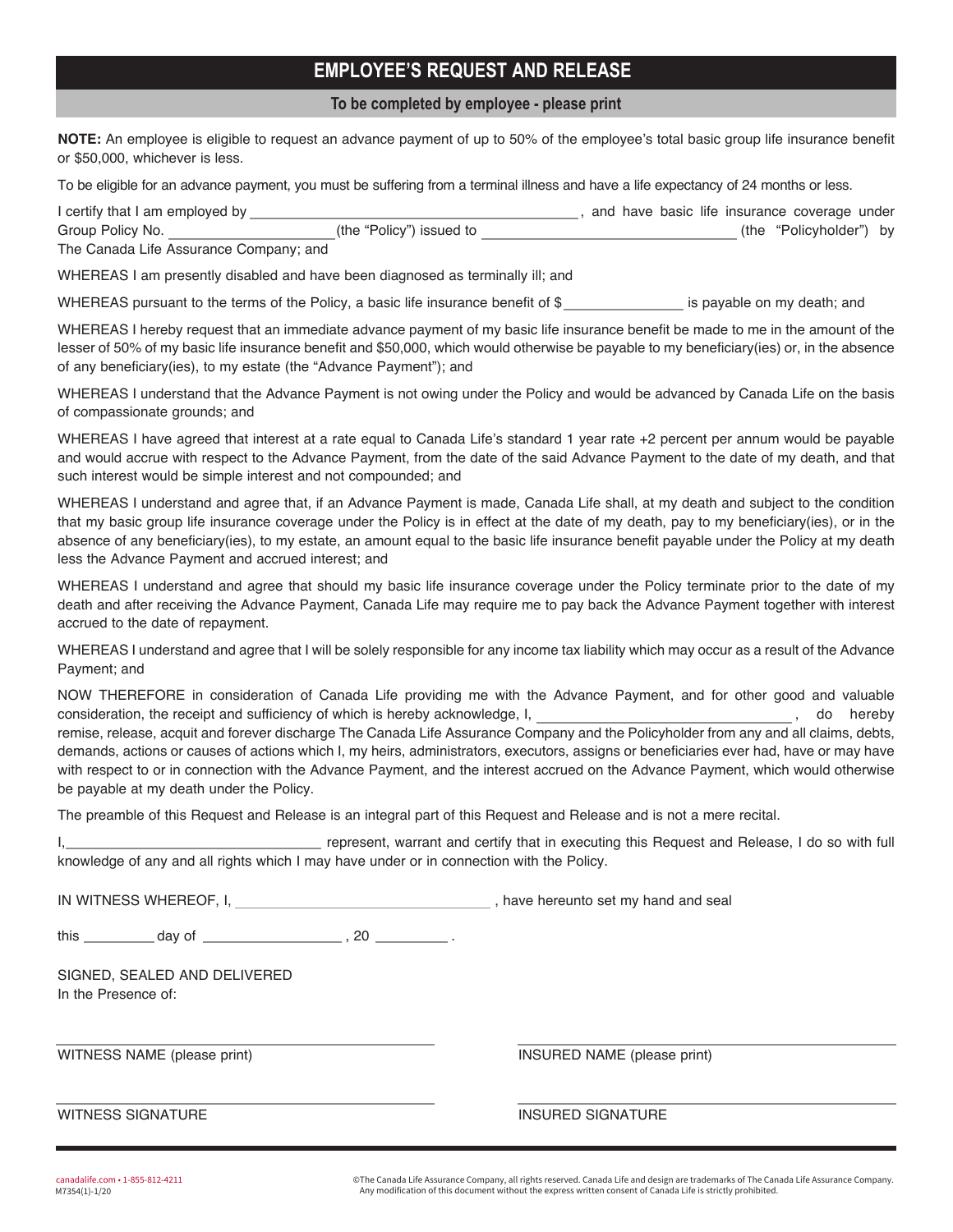## **PROTECTING YOUR PERSONAL INFORMATION**

We take your privacy seriously. We keep all your personal information in a confidential file in our offices, or the office of an organization we've authorized. The only person with access to the information are: people working at Canada Life and those we've authorized, who need the information to do their jobs and manage your claim, those whom you've given access, those authorized by law both within Canada and in any other jurisdiction where personal information is held. For a copy of our Privacy Guideline see [canadalife.com](http://canadalife.com) or you can write to Canada Life's Chief Compliance Officer.

### **EMPLOYEE'S STATEMENT**

**To be completed by employee**

To be eligible for an advance payment of your basic group life insurance, you must be suffering from a terminal illness and have a life expectancy of 24 months or less. After you have signed this statement below, your physician should complete the *Attending Physician's Statement* on the next page.

I expressly consent, authorize and direct any physician, surgeon or any other person who has examined me, and every hospital or other institution where I have received treatment to exchange with The Canada Life Assurance Company or its duly authorized representatives any knowledge or information required for the purposes of assessing my request for an advance payment of my basic group life insurance. A photocopy of this authorization shall be as valid as the original.

Date Signature Signature

| Return completed form to: The Canada Life Assurance Company |           |                                         |  |  |
|-------------------------------------------------------------|-----------|-----------------------------------------|--|--|
| Group Life Benefits 5W                                      |           |                                         |  |  |
| 60 Osborne Street N                                         | <b>OR</b> | email: grouplifebenefits@canadalife.com |  |  |
| Winnipeg MB R3C 1V3                                         |           | Fax: 204-946-8783                       |  |  |

canadalife.com • 1-855-812-4211 © The Canada Life Assurance Company, all rights reserved. Canada Life and design are trademarks of The Canada Life Assurance Company. Any modification of this document without the express written consent of Canada Life is strictly prohibited.